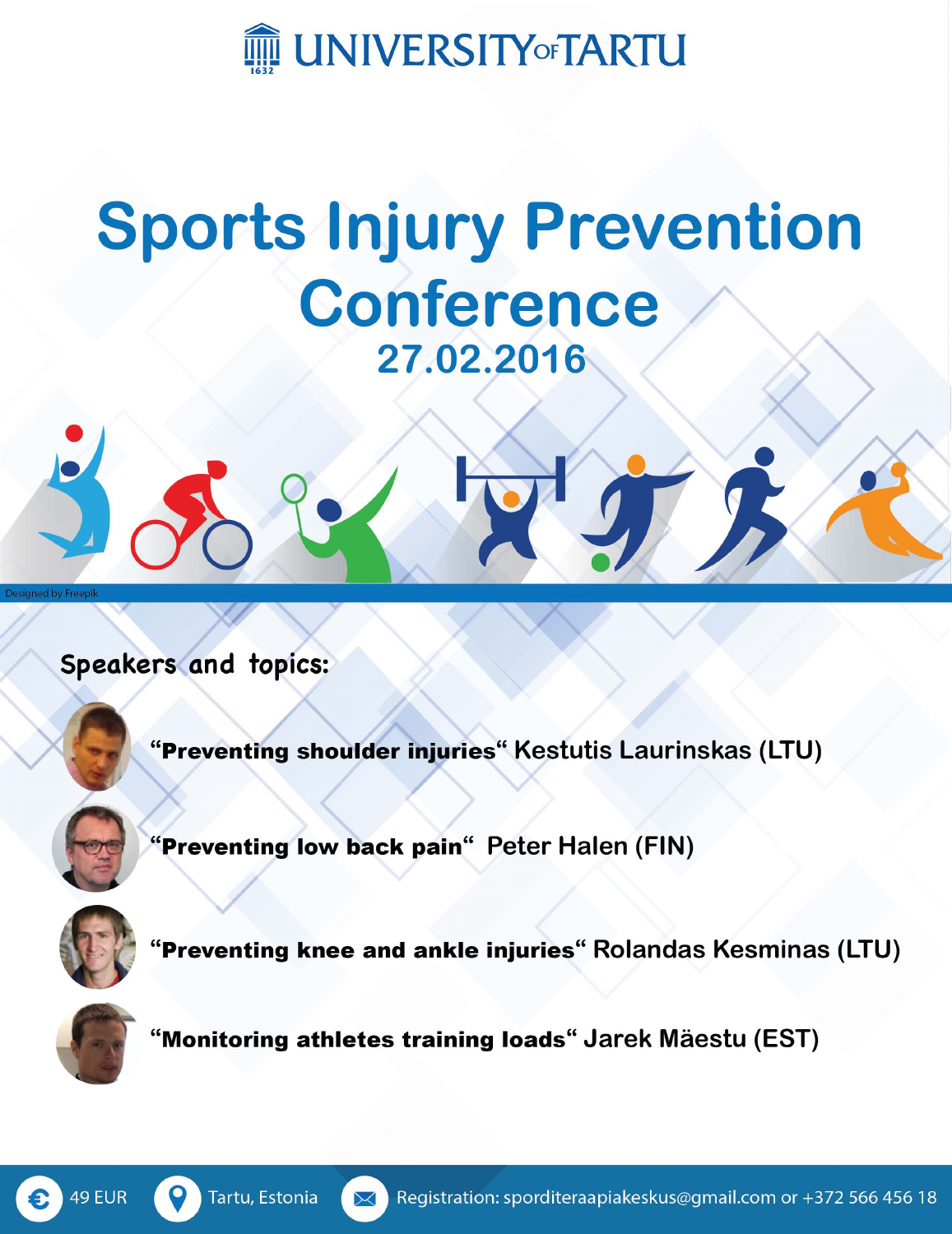



**Saturday 27.02.2016**

- **9.30 10.00 REGISTRATION, MORNING COFFEE**
- **10.00 10.30 OPENING AND INTRODUCTION**
- **10.30 11.10 "Preventing shoulder injuries" Kestutis Laurinskas (Lithuania)** 
	- **• Comments & questions with Janno Jürgenson (Estonia)**
	- **• Group discussions**
	- **• Exercise break**
- **11.30 11.10 "Prevention of low back pain" Peter Halen (Finland)** 
	- **• Comments & questions with Mati Arend (Estonia)**
	- **• Group discussions**
	- **• Exercise break**
- **12.30 13.30 LUNCH BREAK**
- **13.30 14.15 "Preventing knee & ankle injuries" Rolandas Kesminas (Lithuania)** 
	- **• Comments & questions with Mati Arend (Estonia)**
	- **• Group discussions**
	- **• Exercise break**
- **14.40 15.15 "Monitoring athlete´s training loads" Jarek Mäestu (Estonia)** 
	- **• Comments & questions with Ott Meerits (Estonia)**
	- **• Group discussions**
	- **• Exercise break**
- **15.30 16.00 COFFEE BREAK**
- **16.00 16.30 CONCLUSIONS "Putting it all together" Mati Arend (Estonia)**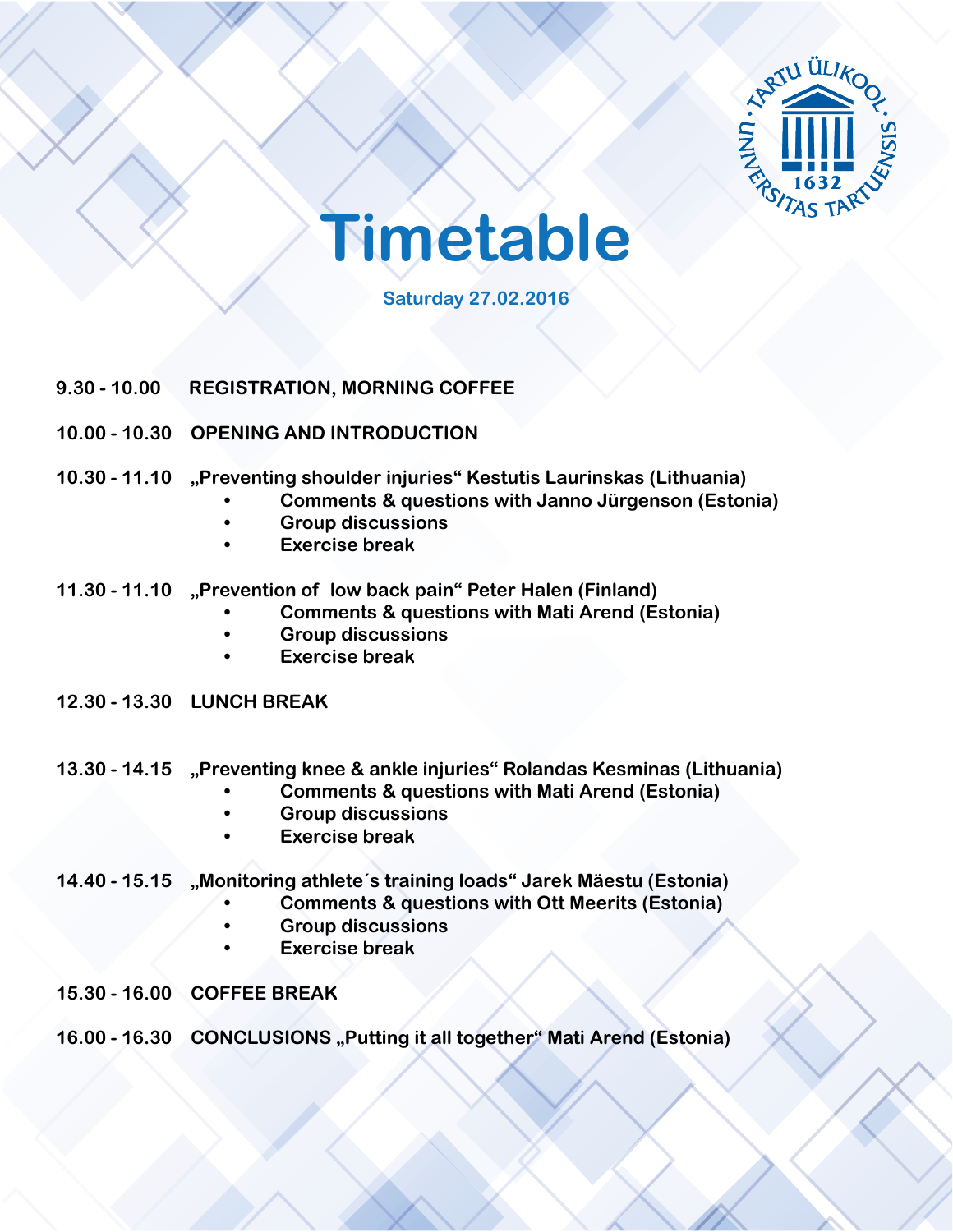

# **Speakers**



### **KESTUTIS LAURINSKAS (Physiotherapist, MSc)**

**Professional sports physiotherapist with additional specialization in Orthopedic Manual Therapy (OMT). Received his Bachelor degree in Public Health and Bachelor degree in physical-therapy from Kaunas Medical University and Master's degree in Health and Rehabilitation with Physical Exercises from** 

**Lithuanian University of Health Sciences. Practical experience working with Lithuanian Olympic Team; National Team of Athletics; National Team of Weight Lifting; National Team of Sailing; National Team of Handball, National Team of Judo, Lithuanian Tennis Team for Davis Cup. Assisting Individual Olympic Team athletes (Virgilius Alekna). Worked as a physiotherapist in Athens (2004), Beijing (2008) and London (2012) Olympic Games. Also, has assisted as a physiotherapist in athletics World Championships, European Games and European Championships.**



### **PETER HALÉN (Physiotherapist, COMT)**

**A certified sports-neuromusculoskeletal physiotherapist specialized in Orthopedic Manual Therapy (OMT). Chairman of the Finnish Sport Physiotherapy Association. Product manager and head trainer at DBC International Ltd in 2005 and from early 2006 until late 2010 he worked in Singapore. He was as the regional trainer** 

**and regional executive for DBC International Ltd in South East Asia. Peter has been a visiting lecturer in several physiotherapy faculties and universities both in Finland and internationally. He has worked at two Olympic Games (Sydney 2000, Athens 2004) for the Finnish Olympic Team. In 2008 he was the physiotherapist for the Singapore Paralympic team in Beijing, China. Since 2010 he was the senior physiotherapist to all the Finnish Youth Olympic Teams until 2013. He has served (2012-2014) as the senior physiotherapists for the national team in mens artistic gymnastics.**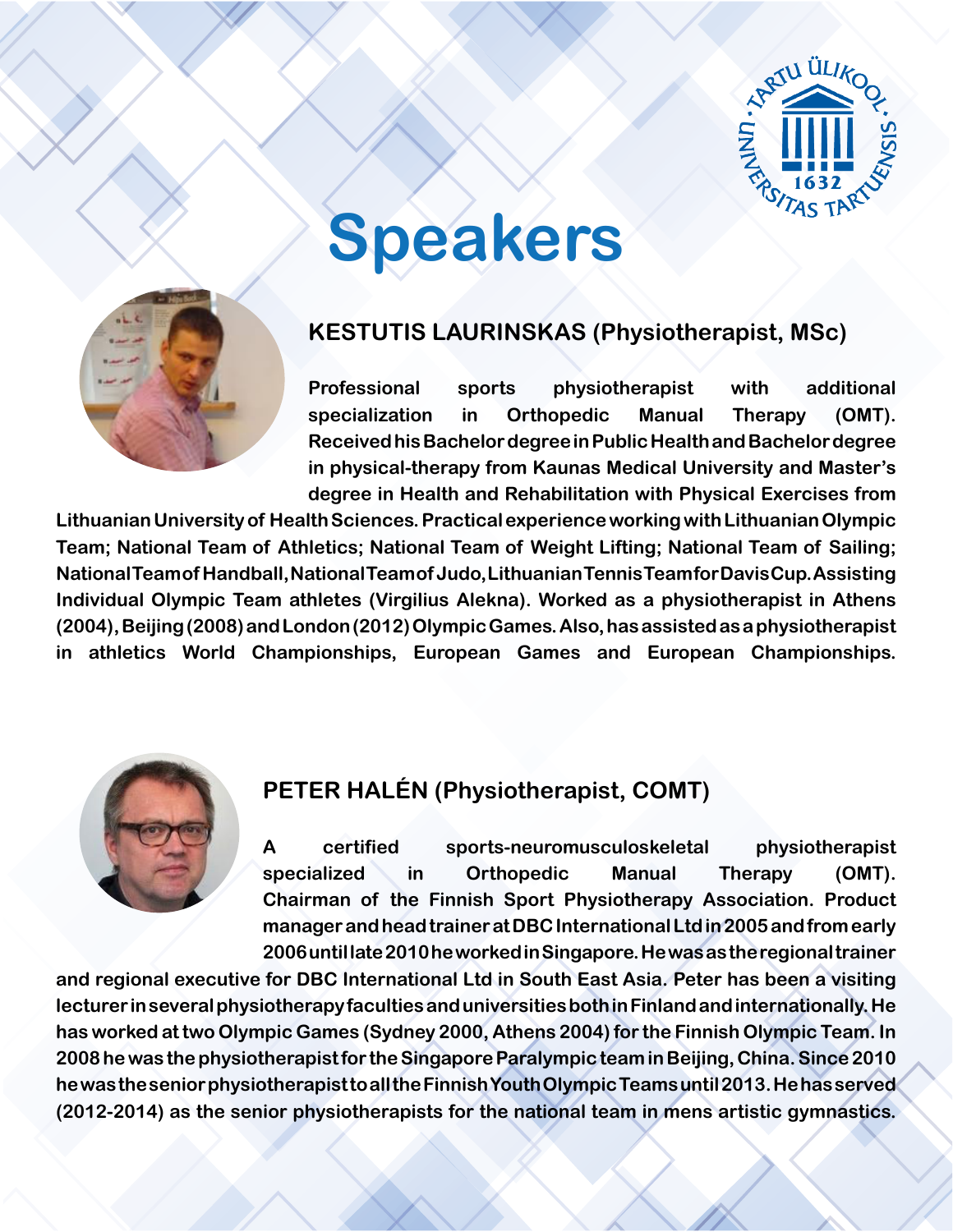

# **Speakers**



#### **ROLANDAS KESMINAS (Physiotherapist, MSc)**

**Has over 9 years of clinical and teaching experience in orthopedic manual and sports physiotherapy. He is an executive member of Lithuanian Physiotherapy Association. He received a Bachelor's Degree in Physiotherapy (2002) and Master's degree in Rehabilitation Sciences and Adapted Physical Activity form** 

**Lithuanian Academy of Physical Education and KU Leuven (2004). He received Fulbright scholarship and specialized in Orthopedic and Sports Physiotherapy at Marquette University (2006). He is currently teaching evidence based Physiotherapy at Lithuanian Sports University. He has also been actively participating in teacher exchange and intensive physiotherapy programs in Nordic countries as well as giving continuing education courses for physiotherapists within Lithuania. He is also consultant physiotherapist for research groups at Lithuanian Sports University. He provides physiotherapy for variety of athletes with spine, lower and upper extremity injuries at outpatient clinic.**



#### **JAREK MÄESTU (PhD, Sports and Exercise Sciences)**

**Jarek Mäestu is a highly respected researcher at University of Tartu and a member European College of Sport Sciences. His main research fields are training physiology, fatigue and overtraining. He has published more than 50 research articles in international peer reviewed journals. He is also the head of the Institute of Sport** 

**Biology and Physiotherapy at University of Tartu. He is the co-founder and Chief Sports Scientist at Sportlyzer. As an athlete he has been part of Estonian National Rowing team and achieved bronze medal at the FISU Universiade (World University Championships in 2002 in double scull rowing) and he is 8 time Estonian champion. Today Jarek mostly keeps in shape with inline speed skating and running. He has also worked as a rowing coach, raising successful athletes in Estonia (including the Estonian champions in U18 quadruple sculls).**